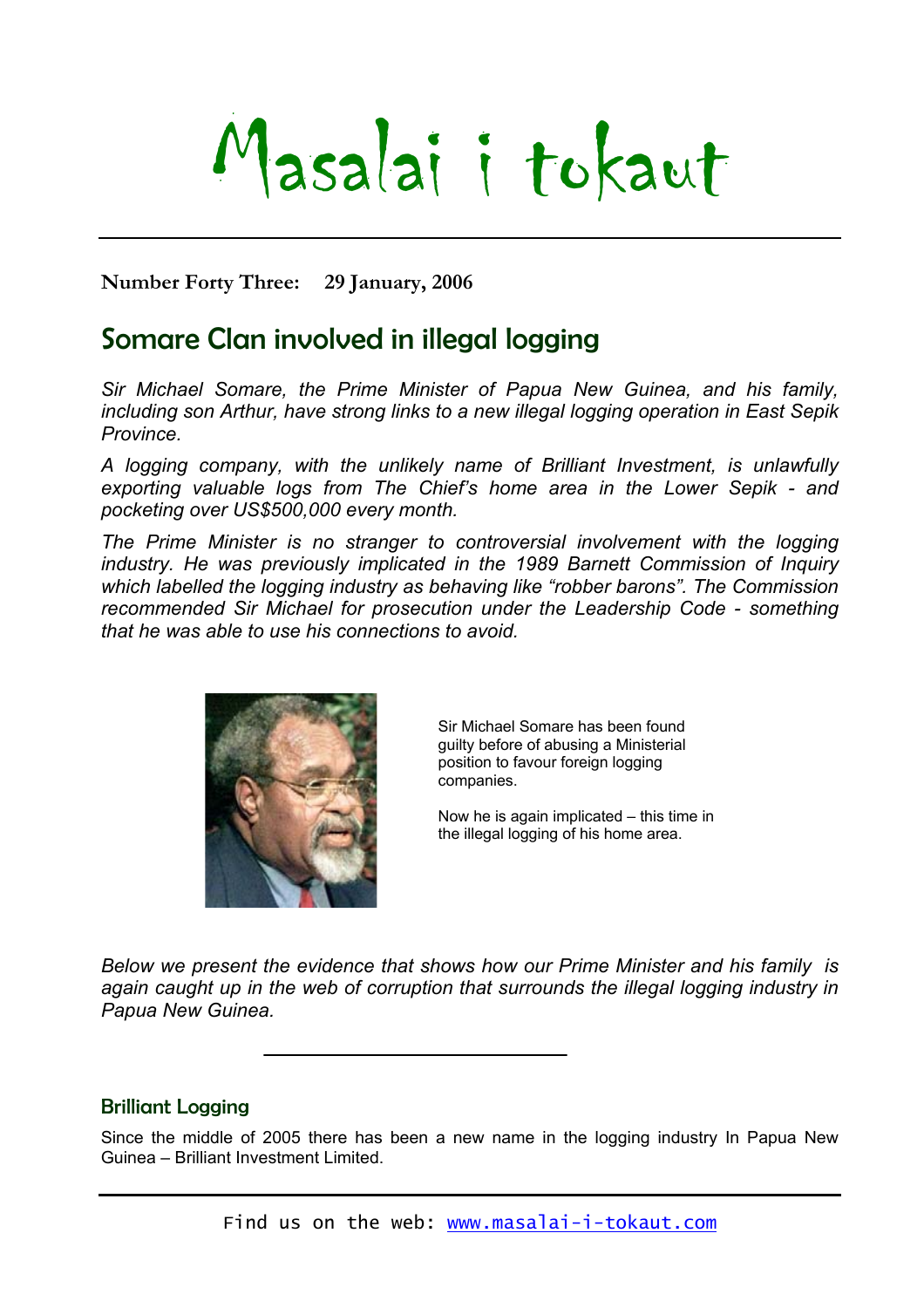This little-known company was registered with the Investment Promotion Authority in July 2004 and is wholly owned by Gohill Timber, a company registered in Sarawak in Malaysia. Brilliant has two Moresby based directors, Mr Yu and Mr Ling, who are well known to the Somare clan.

In June last year (2005) Brilliant Investment began moving logging equipment in to the Lower Sepik area that is the home base of the Somare family and which forms the central base of Sir Michael's parliamentary constituency.

Tree felling began in July, with the company specifically targeting only the highest value species with the forest. The first logs were exported in August and since then, an average of 8,000 cubic meters of logs with a declared value of over half a million US dollars, have been exported every month.

### Barnett Inquiry

In his Interim Report Number 7 (Current Events), Justice Barnet revealed how in 1988, the National Executive Council had resolved to abolish the controversial legislation that permitted the declaration of Local Forest Areas. These LFAs were being used by politicians to defraud local landowners and profit themselves and the foreign owned logging industry.

But, under strong pressure from interested individuals (including the Somare family), the NEC was persuaded to allow four further new LFAs to be approved before the legislation was repealed. Among these four LFAs was the Lower Sepik timber area.

Barnett found that the company which had pushed for the declaration of the LFA and was ultimately successful in obtaining the timber rights was called the Sepik River Development Corporation Limited.

Justice Barnett further revealed that Sir Michael Somare was one of three Directors in this company and the **MAJORITY** shareholder.

Somare was summonsed by Barnett to give evidence under oath in his Judges' Chambers. Justice Barnett found that Somare had lied and there was '*no tangible evidence'* to support his claim that he intended the logging project to benefit the local people in his electorate. Somare was the majority shareholder in the company and would himself be the primary beneficiary.

Somare did admit to Barnett that he had used his position as a Minister to ensure that his company was awarded the logging rights. He had met both the Minister for Forests and the Secretary of Forests to lobby and ensure that his company was the one selected.

Logging rights were granted on October  $1<sup>st</sup>$  1988. This was against the advice of the Department of Forests which wanted further inquiries to be made about the legality of the project and the logging company that was to be engaged.

The Minister of Forests, in his evidence to the Inquiry, said that he had been "*under very real pressure from Mr Somare*".

Justice Barnett concluded that there was '*a real potential for conflict of interest'* and recommended Somare be referred to the Ombudsman Commission for abusing his position for personal gain.

#### The first illegal logging of the Lower Sepik

Instead of finding himself under investigation by the Ombudsman Commission, as the Barnett Inquiry had recommended, Michael Somare was left free to negotiate a logging deal with a company called Heybridge Limited.

This company was primarily Chinese owned through Singapore but listed as a 10% shareholder, Sir Michael's son Arthur!